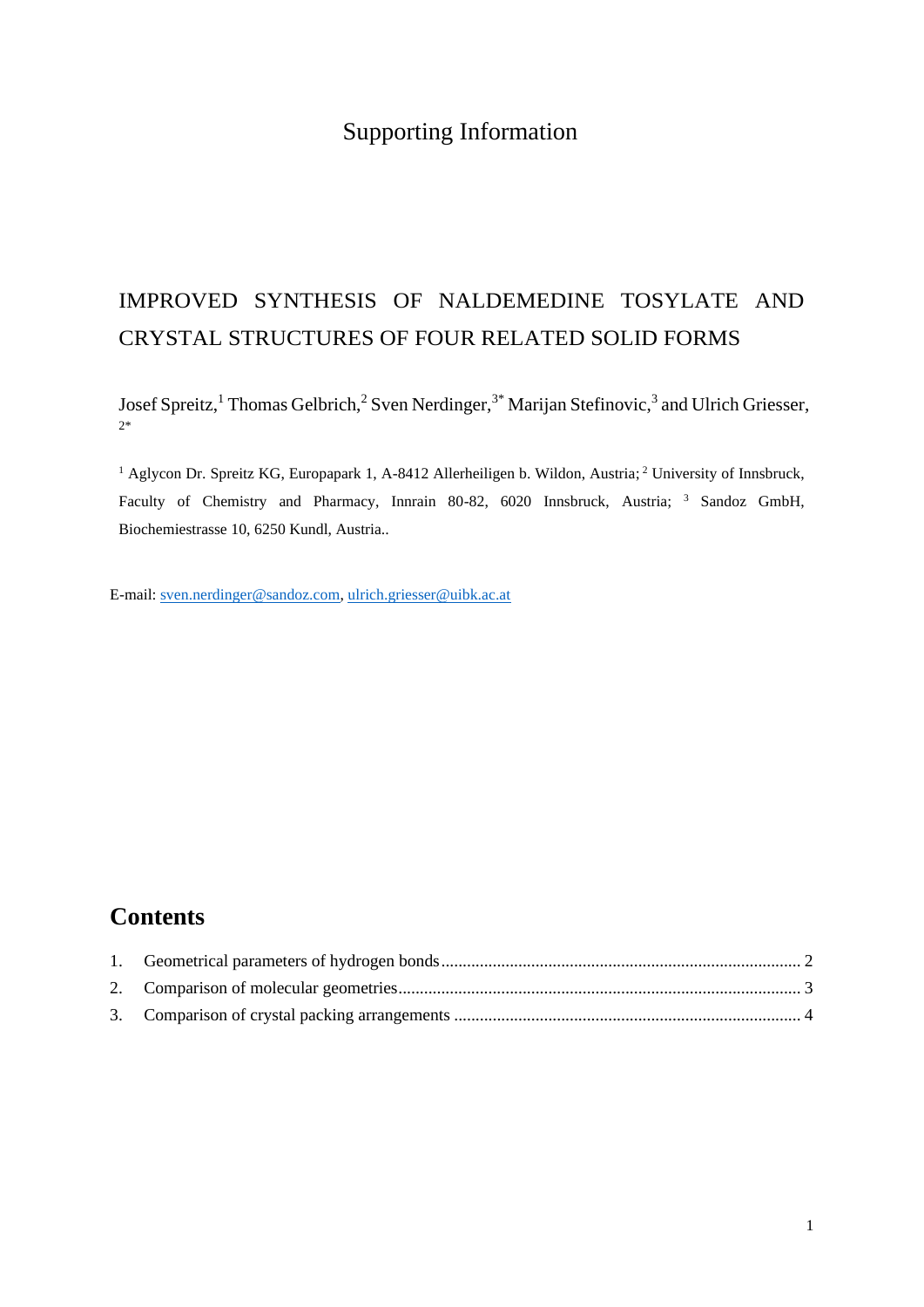### <span id="page-1-0"></span>**1. Geometrical parameters of hydrogen bonds**

| $D$ —H… $A$                     | $d_{D-H}$ | $d_{\mathrm{H}\cdots A}$ | $d_{D\cdots A}$ | $\langle$ (DHA) |
|---------------------------------|-----------|--------------------------|-----------------|-----------------|
| $N13$ —H $13O2A1$               | 0.878(14) | 2.55(5)                  | 3.180(6)        | 129(5)          |
| $N33$ —H $33$ O36               | 0.872(14) | 2.18(4)                  | 2.669(5)        | 115(4)          |
| $N33$ —H $33$ O1A <sup>ii</sup> | 0.872(14) | 2.27(3)                  | 2.982(5)        | 139(4)          |
| $O36 - H36 \cdots O3A^{i}$      | 0.828(14) | 1.88(2)                  | 2.686(5)        | 165(5)          |
| $O37 - H37 \cdots O2A$          | 0.831(14) | 1.90(3)                  | 2.684(4)        | 156(6)          |
| $O38 - H38 \cdots O15$          | 0.825(14) | 1.74(3)                  | 2.509(5)        | 153(6)          |

**Table S1.** Hydrogen bonds [Å and °] for **15H<sup>+</sup>TsO-** .

Symmetry transformations used to generate equivalent atoms:

(i)  $-x+3/2$ ,  $-y+1$ ,  $z-1/2$  (ii)  $x+1/2$ ,  $-y+3/2$ ,  $-z+1$ 

**Table S2.** Hydrogen bonds [Å and °] for **15H<sup>+</sup>TsO- ·MeOH**.

| $D$ —H… $A$                           | $d_{D-H}$ | $d_{\mathrm{H}\cdots A}$ | $d_{D\cdots A}$ | $\langle$ (DHA) |
|---------------------------------------|-----------|--------------------------|-----------------|-----------------|
| $N13 - H13 \cdots O1S$                | 0.887(13) | 2.084(17)                | 2.931(3)        | 159(3)          |
| $N33$ —H $33$ O36                     | 0.885(13) | 2.16(3)                  | 2.663(3)        | 116(2)          |
| $N33$ —H $33\cdots$ O1A <sup>i</sup>  | 0.885(13) | 2.28(2)                  | 2.987(3)        | 136(2)          |
| $O36 - H36 \cdots O3A^{ii}$           | 0.835(13) | 1.915(16)                | 2.726(3)        | 163(3)          |
| $O37 - H37 \cdots O2A$                | 0.845(13) | 1.831(18)                | 2.639(3)        | 159(4)          |
| $O38 - H38 \cdots O15$                | 0.837(13) | 1.71(2)                  | 2.491(3)        | 155(4)          |
| $O1S$ —H $1S\cdots$ O37 <sup>ii</sup> | 0.87(2)   | 1.89(3)                  | 2.747(3)        | 168(4)          |

Symmetry transformations used to generate equivalent atoms:

(i)  $x+1/2$ ,  $-y+3/2$ ,  $-z+1$  (ii)  $-x+3/2$ ,  $-y+1$ ,  $z-1/2$ 

### **Table S3.** Hydrogen bonds [Å and °] for **16H<sup>+</sup>TsO- ·ACN** (major disorder component).

| $D$ —H… $A$                  | $d_{D-H}$ | $d_{\text{H}\cdots A}$ | $d_{D\cdots A}$ | $\langle$ (DHA) |
|------------------------------|-----------|------------------------|-----------------|-----------------|
| $N13 - H13 \cdots Q3A^{i}$   | 0.877(15) | 2.34(7)                | 2.833(9)        | 116(6)          |
| $N33$ —H33A…O3A <sup>1</sup> | 0.88      | 2.22                   | 3.030(11)       | 152.4           |
| $O37 - H37 \cdots O1A$       | 0.842(14) | 2.09(2)                | 2.884(10)       | 158(4)          |

Symmetry transformations used to generate equivalent atoms:

 $(i)$  -x+1,y-1/2,-z+1

#### **Table S4.** Hydrogen bonds [Å and °] **16H<sup>+</sup>TsO- ·ACE·H2O**.

| $D$ —H… $A$                           | $d_{D-H}$ | $d_{\mathrm{H}\cdots A}$ | $d_{D\cdots A}$ | $\langle$ (DHA) |
|---------------------------------------|-----------|--------------------------|-----------------|-----------------|
| $O1W$ —H1WA $\cdots$ O2A <sup>i</sup> | 0.839(14) | 1.948(17)                | 2.765(3)        | 164(4)          |
| $O1W$ —H $1WB\cdots$ $O38$            | 0.839(14) | 2.045(17)                | 2.867(3)        | 166(4)          |
| $N33$ —H $33O3A$                      | 0.874(14) | 1.938(18)                | 2.782(3)        | 162(3)          |
| $N13$ —H $13O37$ <sup>ii</sup>        | 0.884(14) | 2.215(15)                | 3.095(3)        | 175(3)          |
| $O37 - H37 \cdots O1W$                | 0.838(14) | 1.829(17)                | 2.653(3)        | 168(4)          |

Symmetry transformations used to generate equivalent atoms:

(i)  $-x+1$ ,  $y-1/2$ ,  $-z+1$  (ii)  $2-x+1$ ,  $y+1/2$ ,  $-z+1$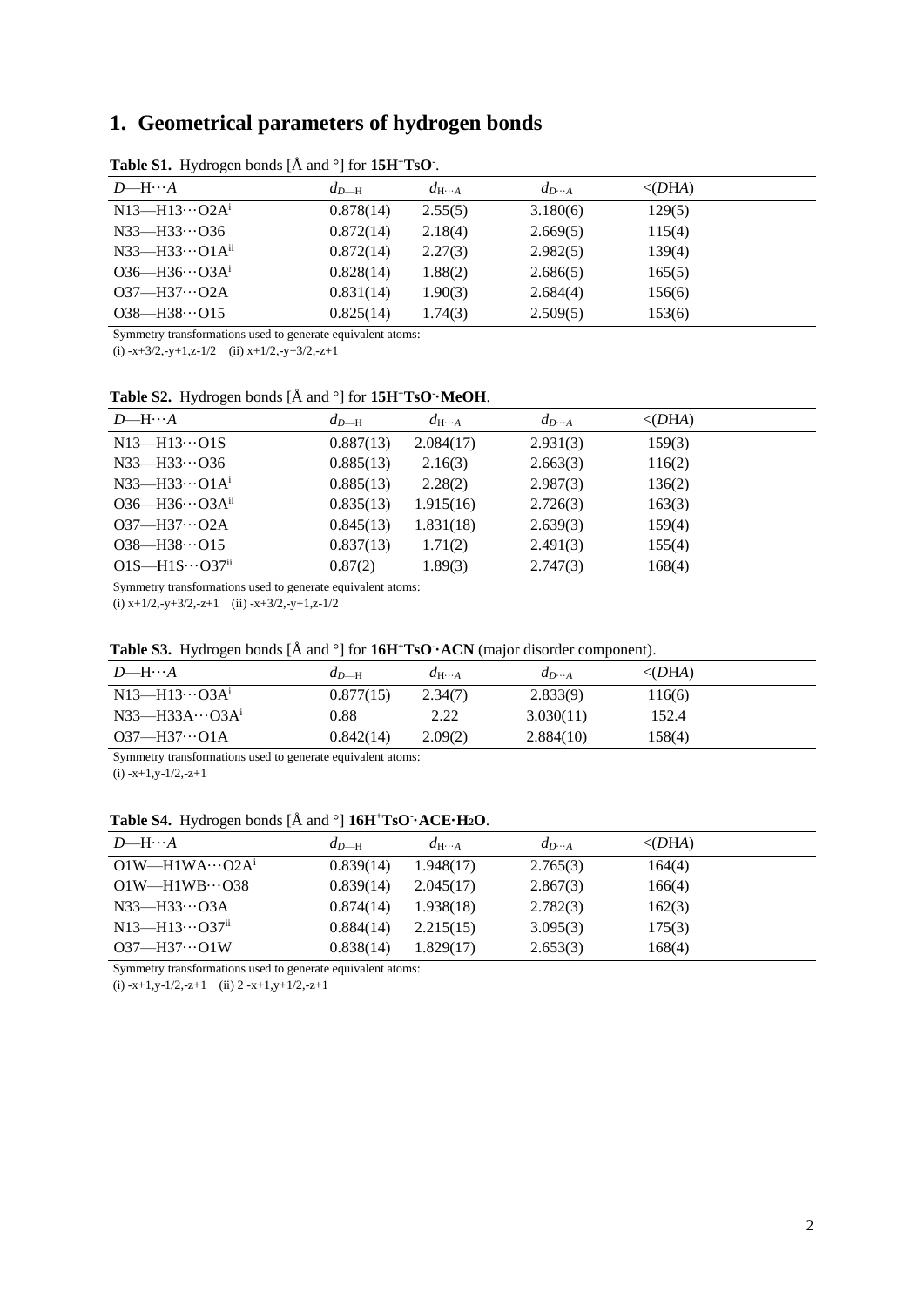# <span id="page-2-0"></span>**2. Comparison of molecular geometries**



**Fig. S1.** Molecular overlays for cations, obtained by least-squares fitting all non-H atoms: **a)** 15H<sup>+</sup> in **15H+TsO**and **15H<sup>+</sup>TsO- ·MeOH**; **b)** 16H<sup>+</sup> in **16H<sup>+</sup>TsO- ·ACN** and **16H<sup>+</sup>TsO- ·ACE·H2O**. The is a significant variation between the structures of the second set.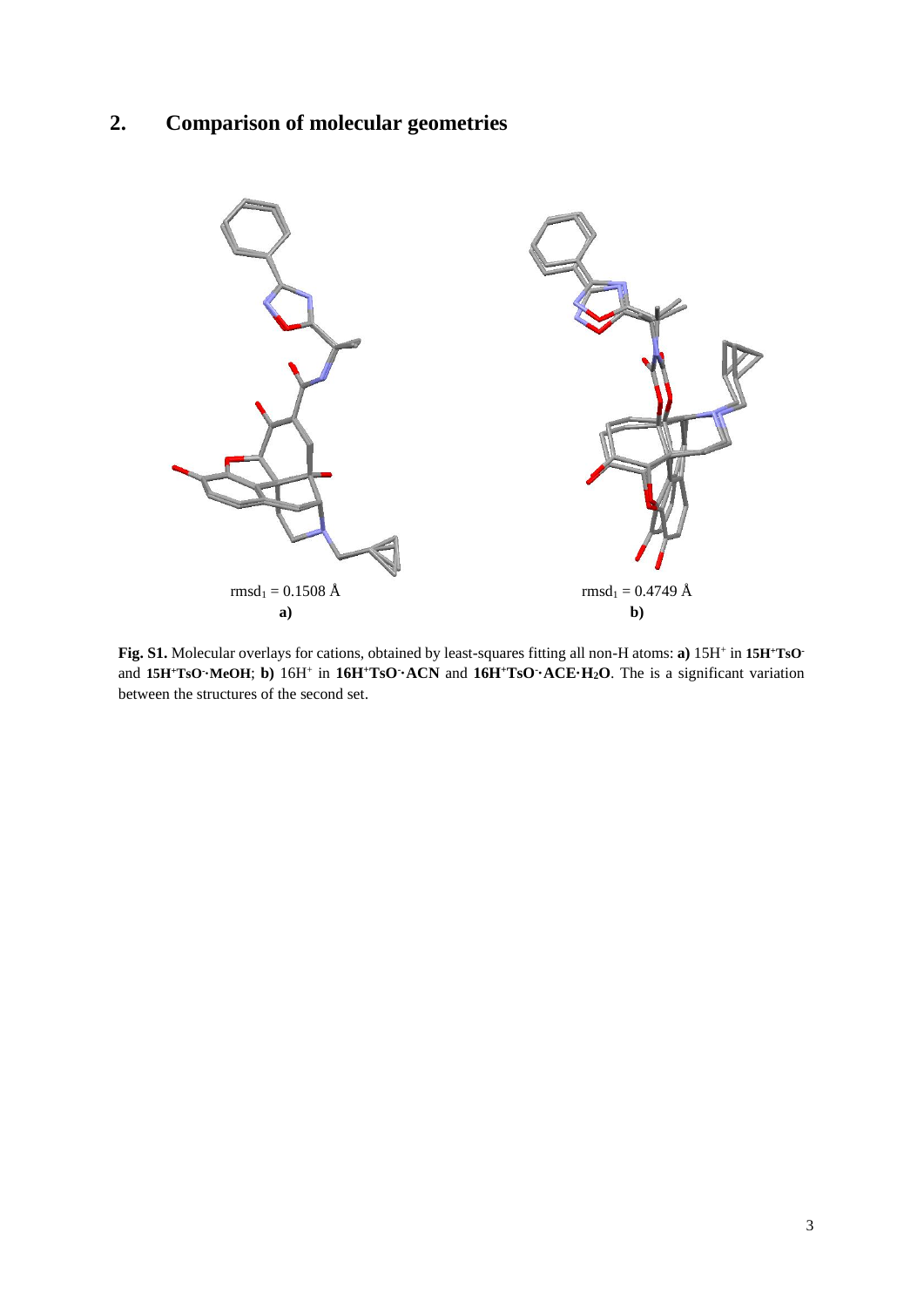<span id="page-3-0"></span>



**Fig. S2.** Screenshot showing the results of an *XPac* packing comparison of 15H<sup>+</sup> units in 15H<sup>+</sup>**TsO**<sup>-</sup> (labelled as "326") and  $15H$ <sup>+</sup>**TsO**<sup> $\cdot$ </sup>**MeO** ("334"), which indicate 3D isostructurality (dissimilarity index  $x = 4.0$ ). Matching unit cell parameters are displayed in the bottom left box. Details of the analysis are described in the experimental section of the manuscript.